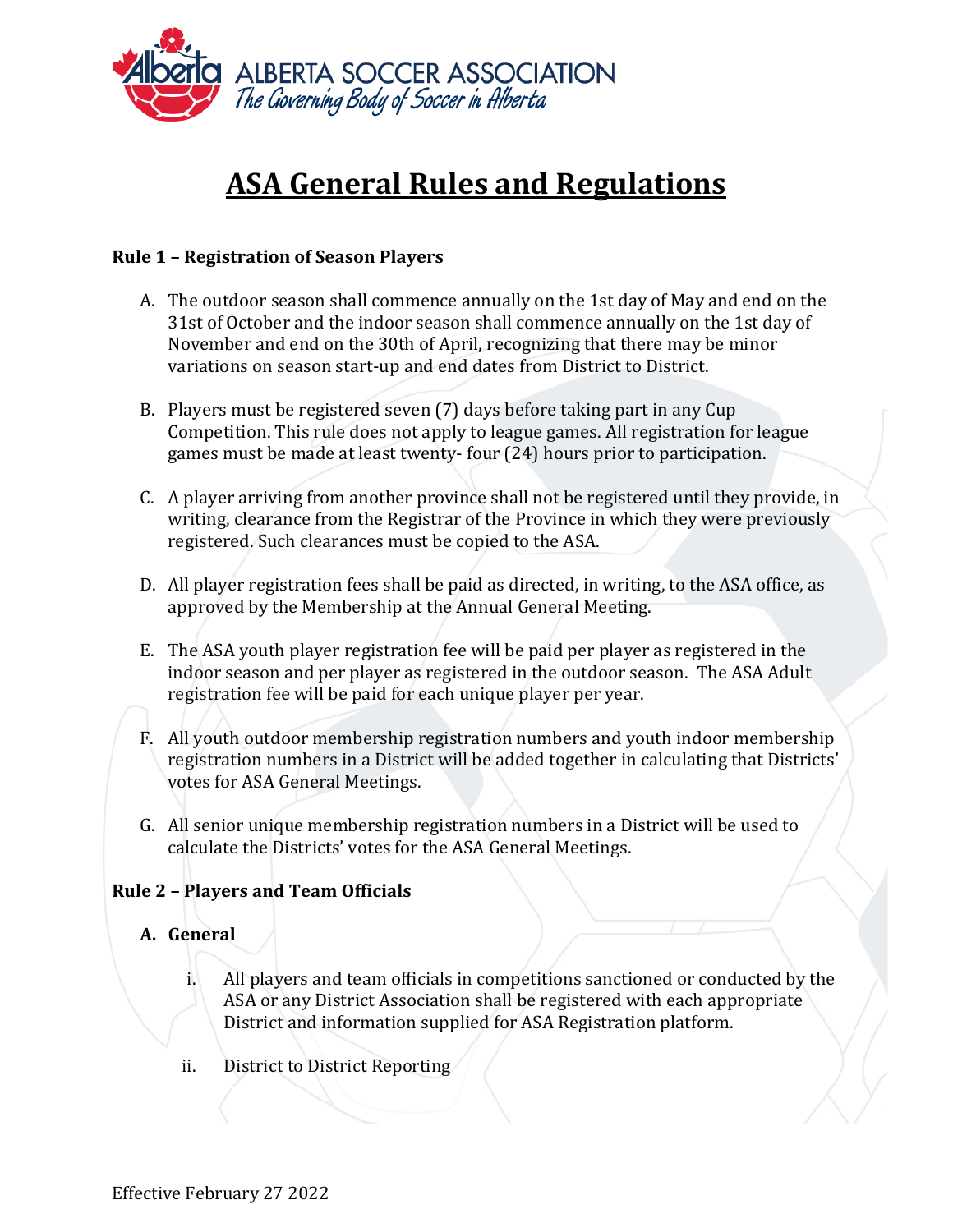- a. Individual youth players will be allowed to register for other District youth teams as always, provided they follow standard procedures (if applicable) in the new District. Once a youth player has registered with their new District, it will be the responsibility of the gaining (new) District to inform the losing District of the particulars of said youth player (s) to include: Last Name, First Name, DOB, Gender, City, Province, District, Club, Age Group, Tier and Team.
- b. Lists to be supplied by December 1 (indoor registration) and June 1 (outdoor registration) with players registering after these dates to be forwarded upon receipt of registration. Lists to contain all players participating in the active season.
- c. Entire teams will not be allowed leave a District that offers the level of competition they are playing in without the written permission of the home District. Individual releases cannot be used to form a team outside the District of domicile without the approval of the home (losing) District. In keeping with FIFA laws, the ASA Board of Directors has determined that a team under this rule must be considered to be a minimum of seven (7) players.
- iii. All senior players/teams are not restricted by their District Boundaries.
- iv. All Coaches and Staff of ASA Member District Teams who are listed on a team roster of a team going to any youth age or gender level Provincial or Regional Championship are required to complete CPIC Security Clearance forms and satisfactorily pass police clearance or, not police cleared, pass their District Review Committee process. Written confirmation of clearance must accompany each team roster submitted by Districts to ASA to compete in any Provincial Championship. Written declaration, that the process has been completed, submitted to ASA on District governing body's letterhead by an Executive Officer of the relevant District, to be acceptable.

## **B. Players**

- i. Proof of Age
	- a. Where necessary, birth certificates, passports or other evidence acceptable to the Board shall be accepted as proof of age and evidence shall accompany all registration forms. The burden of proof of age shall rest with the player.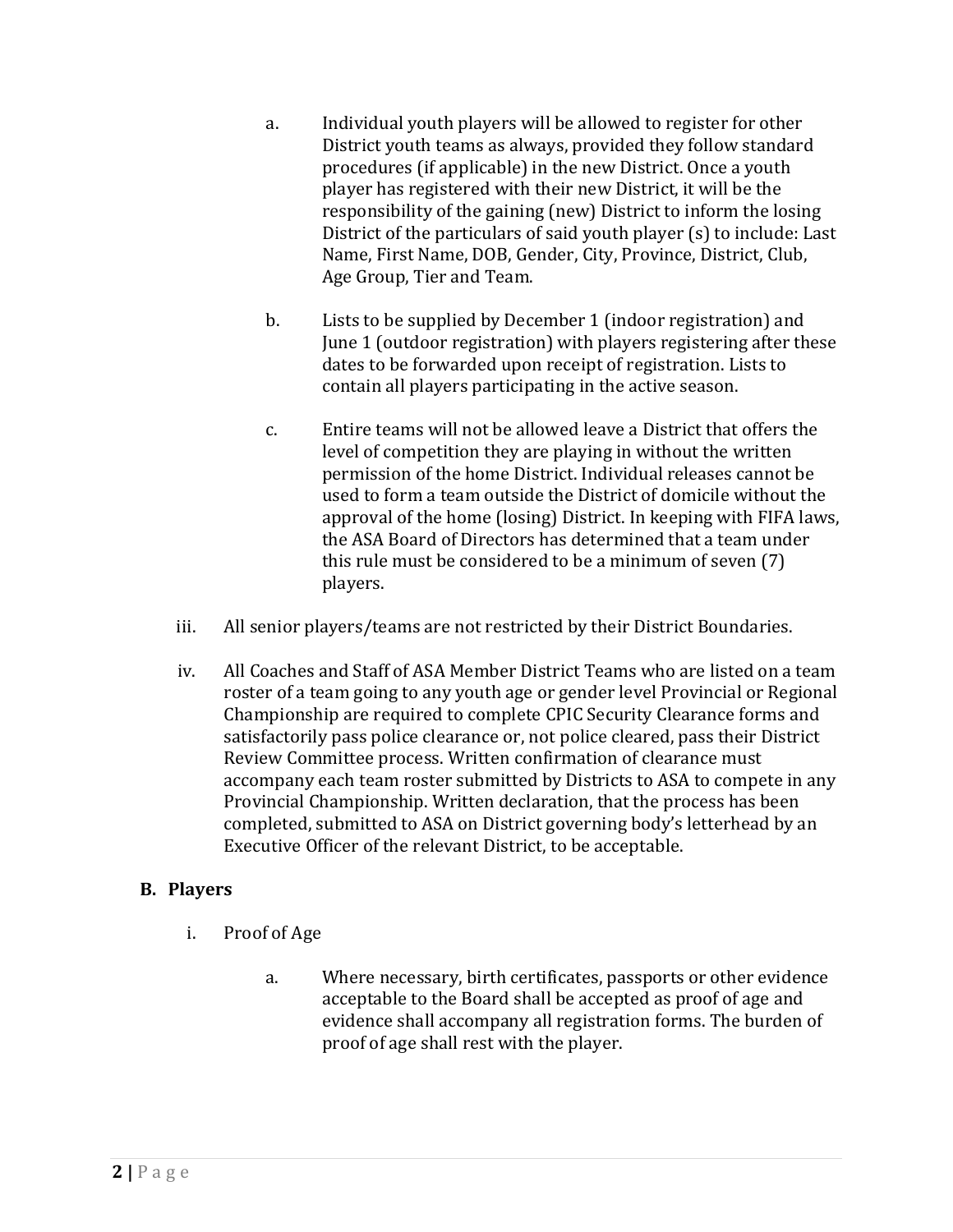#### ii. Eligibility

a. No player shall be deemed registered for league competition nor shall they compete in league competition unless their registration form is in the hands of the District Association not less than twenty-four (24) hours before participation.

#### iii. Eligibility – Cup Competitions

- a. No player shall be deemed registered for Cup competitions nor shall they compete Cup Competitions unless their registration form is in the hands of the District Association's Registrar not less than seven (7) days before participation.
- b. Any youth player who wishes to move from one team to another will not be considered to be cup-tied if such transfer is affected by the dates identified in the ASA Competition Rules Book for that current year, subject to local rules.
- c. Any Senior player who wishes to move from one team to another will not be considered to be cup-tied if such transfer is affected by the dates identified in the ASA Competition Rules Book for that current year, subject to local rules.
- d. A player shall only be registered on one active registered team at any time during a season with the following exceptions:
	- 1. Provincial all-star team, National all-star team, or an Alberta Summer Games team;
	- 2. A youth player may register with, and play for, both a youth team and a senior team.
		- a. The player will maintain their eligibility to compete in youth and senior provincials if the player has met the conditions outlined in the current Rules and Regulations on Provincial Competitions.
	- 3. Players competing in ASA Provincial Futsal Championships are not considered cup tied to Provincial Cup Competitions.
	- 4. Subject to agreement between Youth and Senior Leagues within a District, a youth player, duly registered with a youth team within that District, may play, for developmental purposes, an unlimited number of games within the Senior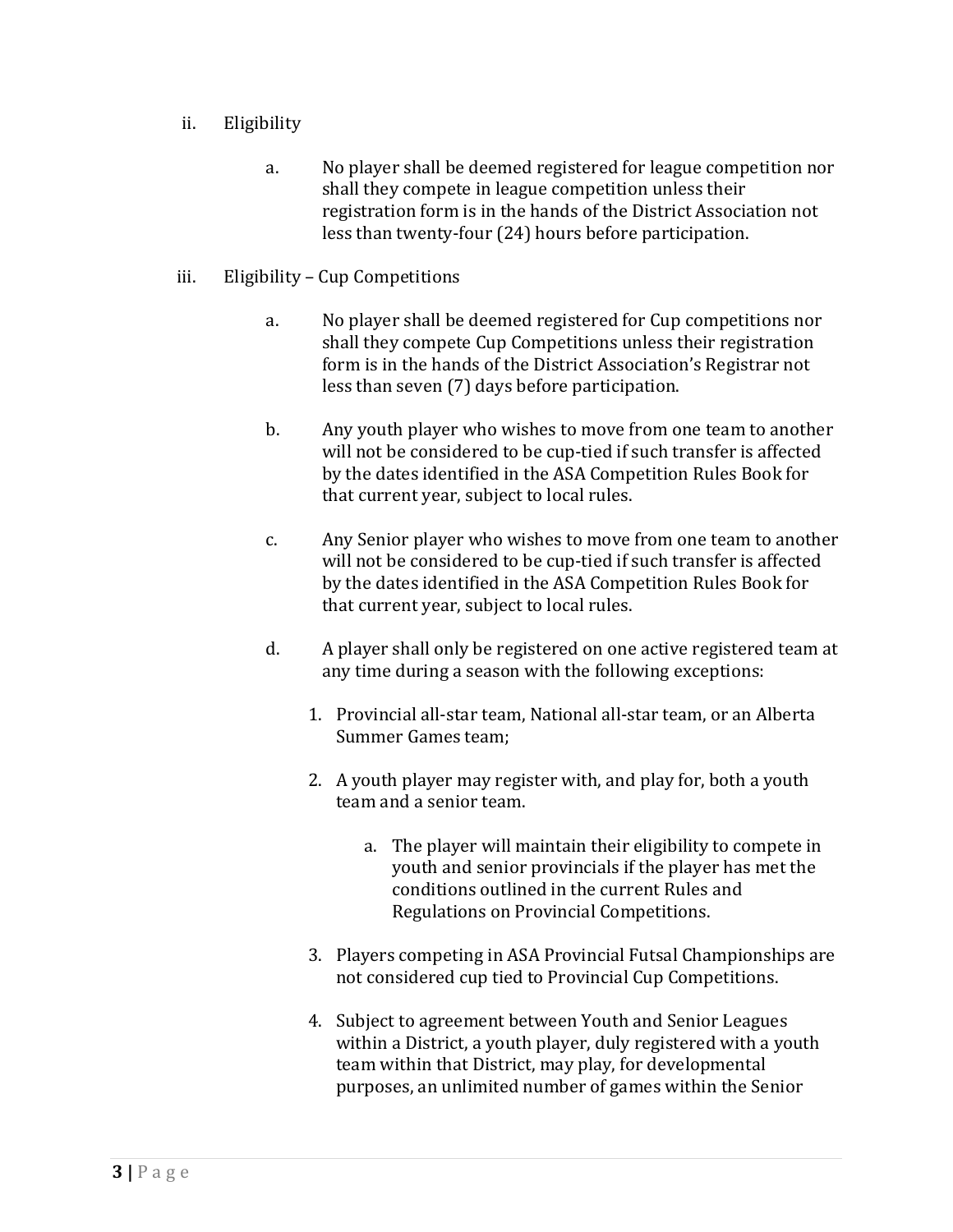League within that District without affecting their youth status, or eligibility for Youth Provincials;

- 5. Players who compete in "Tier III" Provincials will not be considered to be cup-tied, and will be eligible to also participate in either Tier II or Tier I Youth Provincials but not both.
- 6. Players who compete in "Tier IV" Provincials will not be considered to be cup-tied, and will be eligible to also participate in any one of Tier III, Tier II and Tier I Youth provincials.
- iv. Jewelry and Non-compulsory Equipment
	- a. In all competitions the FIFA Laws of the Game and individual Competition Rules will be followed in regards to jewelry and equipment. Any exemptions granted to the FIFA Laws of the Game or individual Competition Rules shall be as follows;
		- 1. FIFA, CSA or ASA exemptions publicly posted / distributed.
		- 2. FIFA, CSA or ASA individual exemption letter as provided by the respective Association.
	- b. The referee shall not allow anything to be worn by any player for any reason if the referee determines that it is, or has become, dangerous to himself or another player.
		- 1. Any individual exemption letters provided by a Governing Body should be available for presentation at games and competitions within that Governing Bodies jurisdiction.
- v. Eligibility General
	- a. Except as otherwise provided in these Rules and Regulations, an amateur player is bound to the club through which they have registered until the end of the league's current playing season and is subject to the regulations governing the movement of players.
- vi. Player Team Limit
	- a. No youth team shall be permitted to register more than a total of twenty (20) players at any one time during the course of the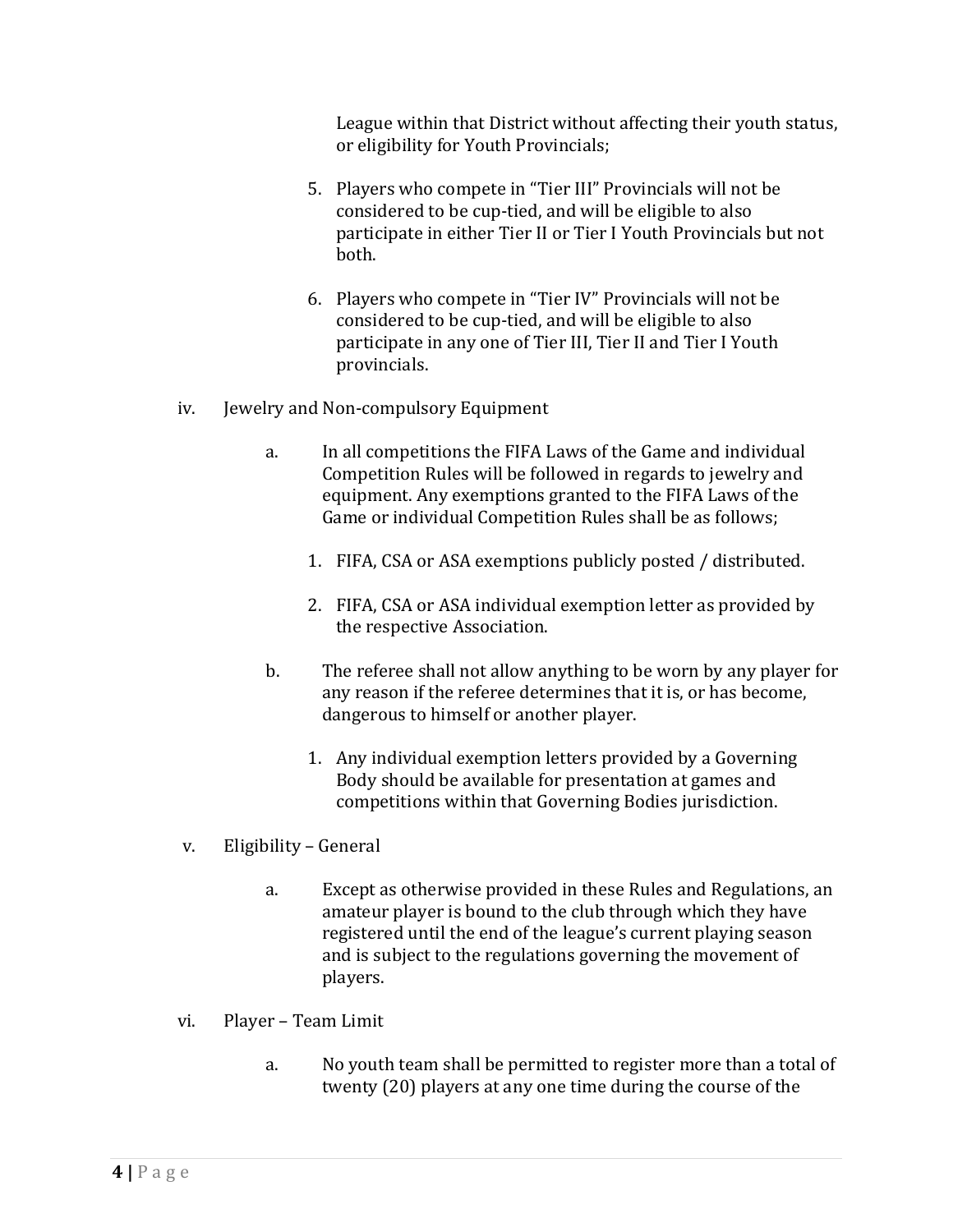season and no senior team shall be permitted to register more than a total of twenty-five (25) active players.

## **C. Definitions and Age Limits**

- i. Definitions on Age Divisions/ Age Limits and Qualifying Dates
	- a. Outdoor season A youth player shall mean an amateur who has not attained their nineteenth (19th) birthday before the 1st of January in the current year of their application for registration;
	- b. Indoor Season A youth player shall mean an amateur who has not attained their eighteenth (18th) birthday before the 1st of January in the current year of their application for registration;
	- c. Indoor and Outdoor Season An adult player shall mean an amateur who has attained their sixteenth (16th) birthday before the 1st of January in the current year of their application for registration
	- d. Indoor and Outdoor Season A classic player shall mean an amateur who has attained their thirtieth (30<sup>th</sup>) birthday before the 1st of January in the current year of their application for registration
	- e. Indoor and Outdoor Season A master player shall mean an amateur who has attained their thirty fifth (35th) birthday before the 1st of January in the current year of their application for registration;
- ii. Divisions shall be comprised of the following age groups:
	- a. 16<sup>th</sup> birthday Adult<br>b. 19th birthday U19
	- b. 19th birthday U19<br>c. 17th birthday U17
	-
	- c. 17th birthday U17<br>d. 15th birthday U15 15th birthday U15
	-
	- e. 13th birthday U13<br>f. 11th birthday U11 11th birthday U11
	- g. U10 and under will be a district by district decision

## **Rule 3 – Transfer of Players**

- A. A registered player wishing to transfer shall make a written application to the appropriate District and a completed transfer must be obtained from their District.
- B. ASA Rules 2.B.iii.a and 2.B.iii.b will apply to any request for transfer of a player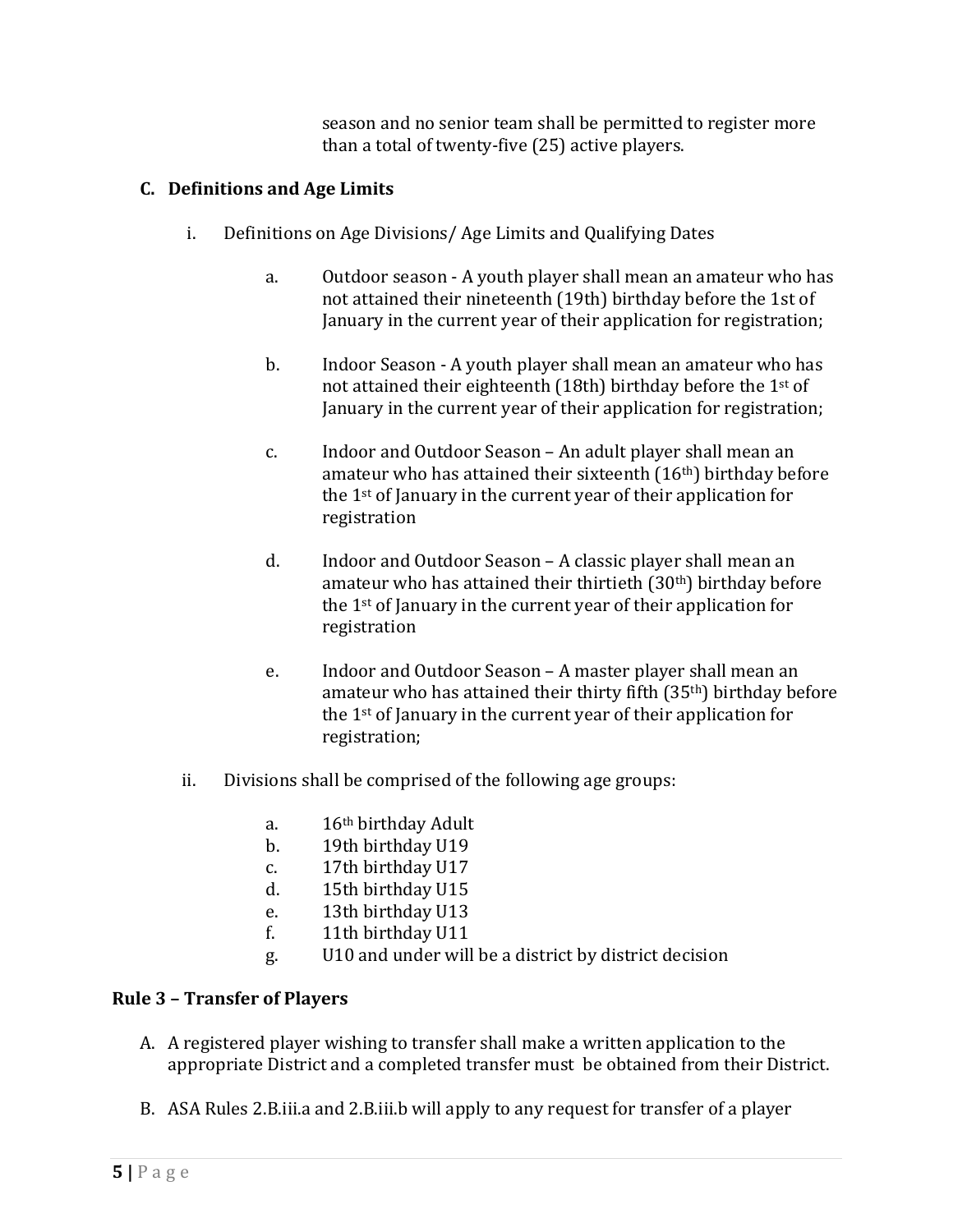- C. A registered player shall not be allowed to transfer their services during the year of such registration without consent of the club for which they are registered. A player being refused their transfer by their Club shall be allowed to appeal, without fee, to the District Association. No person, Association, League or Club shall limit unreasonably the right of an amateur player to transfer to the teams of their choice. A player shall be granted a transfer within seven (7) days of the receipt of their appeal by the member unless the appeal is contested. In the event that the appeal is contested, the District Association will deal with the matter within fourteen (14) days and will render its decision immediately thereafter.
- D. Transfer deadline dates are outlined in the current Competitions Rule book as per 2.B.iii.a and 2.B.iii.b.
- E. A registered player shall not be allowed to transfer their services to any other club unless they shall first have given their club seven (7) days notice, in writing, of their intention to transfer.
- F. A player shall be entitled to the benefits of Two (2) transfers only during the current season within the jurisdiction of a District Association. However, a player once transferred cannot be transferred back to the club for which they originally registered until a period of thirty (30) days has elapsed.
- G. It is an offence for any Club, through its responsible officers or representatives to induce or attempt to induce a registered player of a team under the jurisdiction of the ASA to leave their team before the end of the current season. The offence shall be dealt with by the ASA or League in Membership concerned, if the Club and the players are under the same jurisdiction and by the ASA in all other cases.

#### **Rule4 – Movement of Players – Youth to Seniors**

- A. A youth team comprised of legal youth age players may register and play in a senior league in its own district if a program is not available for that youth age group.
- B. Subject to agreement between youth and senior leagues within a District, a youth player duly registered with a youth team within that District may play, for developmental purposes, an unlimited number of games within the senior league within that District, without affecting their youth status, or eligibility for youth Provincials.
- C. Any registered youth players playing for a senior team must be recorded on league game sheets with a notation of juvenile status and the senior team must have a letter of approval from the coach of the youth team.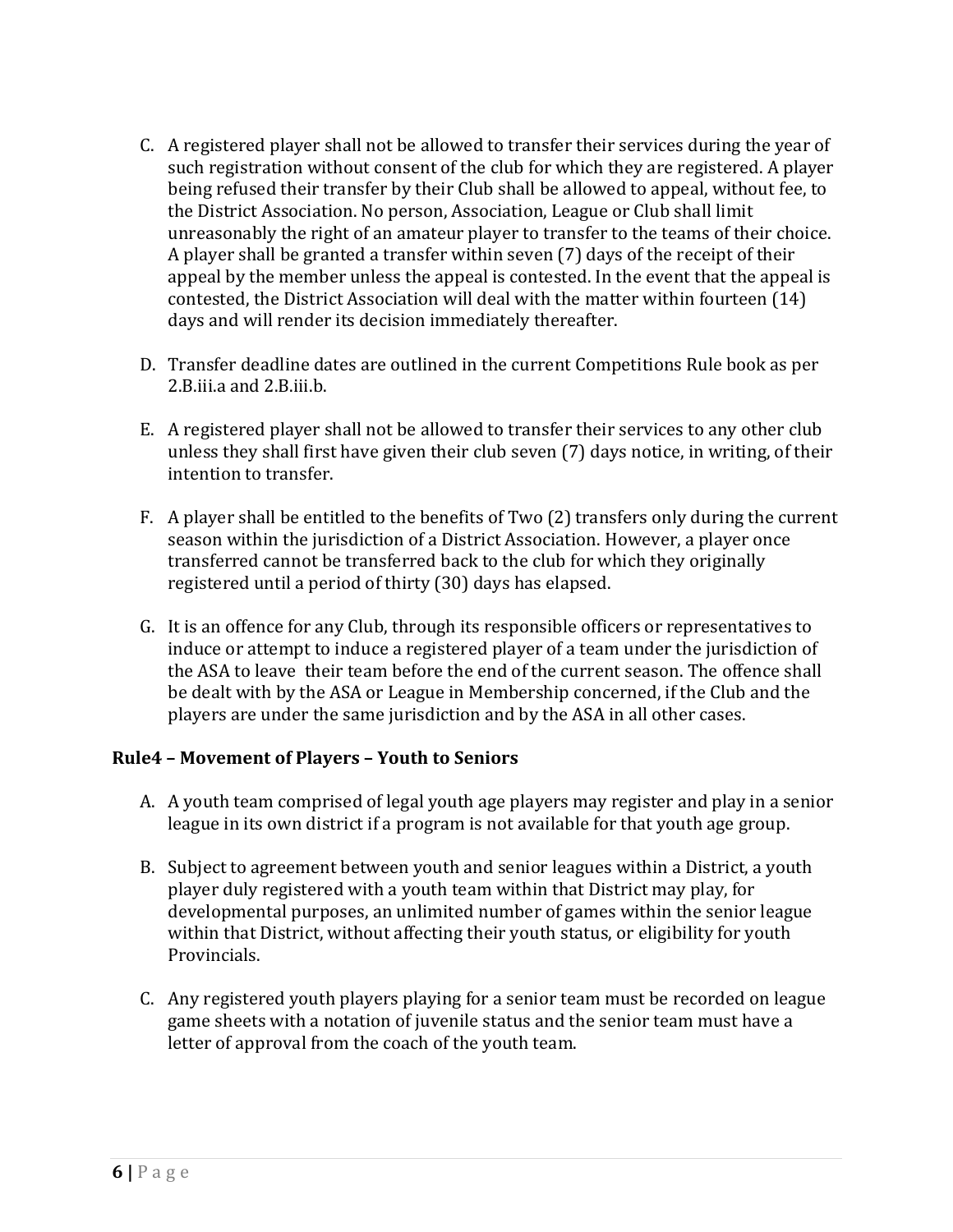#### **Rule 5 – Competitions Rules**

- A. All rules for ASA Competitions will be determined by the ASA Competitions Committee and approved by the Membership of the ASA. They must be officially presented, in writing, to the membership at least two (2) months before the intended implementation date and the start of the playing season, except for FIFA and CSA rule changes. The latest date for presentation for the upcoming outdoor season will be February 28th, and the latest date for presentation for the upcoming indoor season will be August 31st.
	- i. For complete rules on indoor and outdoor competitions, please refer to the ASA's Outdoor Competition Rules and the Indoor Competitions Rules.

#### **Rule 6 – Games and Competitions**

A. Competitions or Exhibitions games of the ASA and/or the CSA shall take precedence over all other games or competitions.

#### **Rule 7 – Protests**

A. Protests on games shall be made according to the rules of the competition in which the game was played.

#### **Rule 8 – Cup Competitions**

A. Provincial Indoor and Outdoor Cup Competitions shall be held annually in accordance with the Rules and Regulations, which may be obtained from the ASA.

#### **Rule 9 – Competitions**

- A. Provincial Indoor and Outdoor Championship competitions shall be held in each age category annually in the province and shall be open to District Members in good standing, in accordance with the current prevailing Eligibility Rules for such Championships.
- B. Rules of the ASA's Provincial Indoor and Outdoor Championship competitions for each year shall be announced by the Competitions Committee.

#### **Rule 10 – Game Rules**

A. In all ASA sponsored competitions not covered in Rule 5.A (ASA Competition Rules), CSA rules will apply.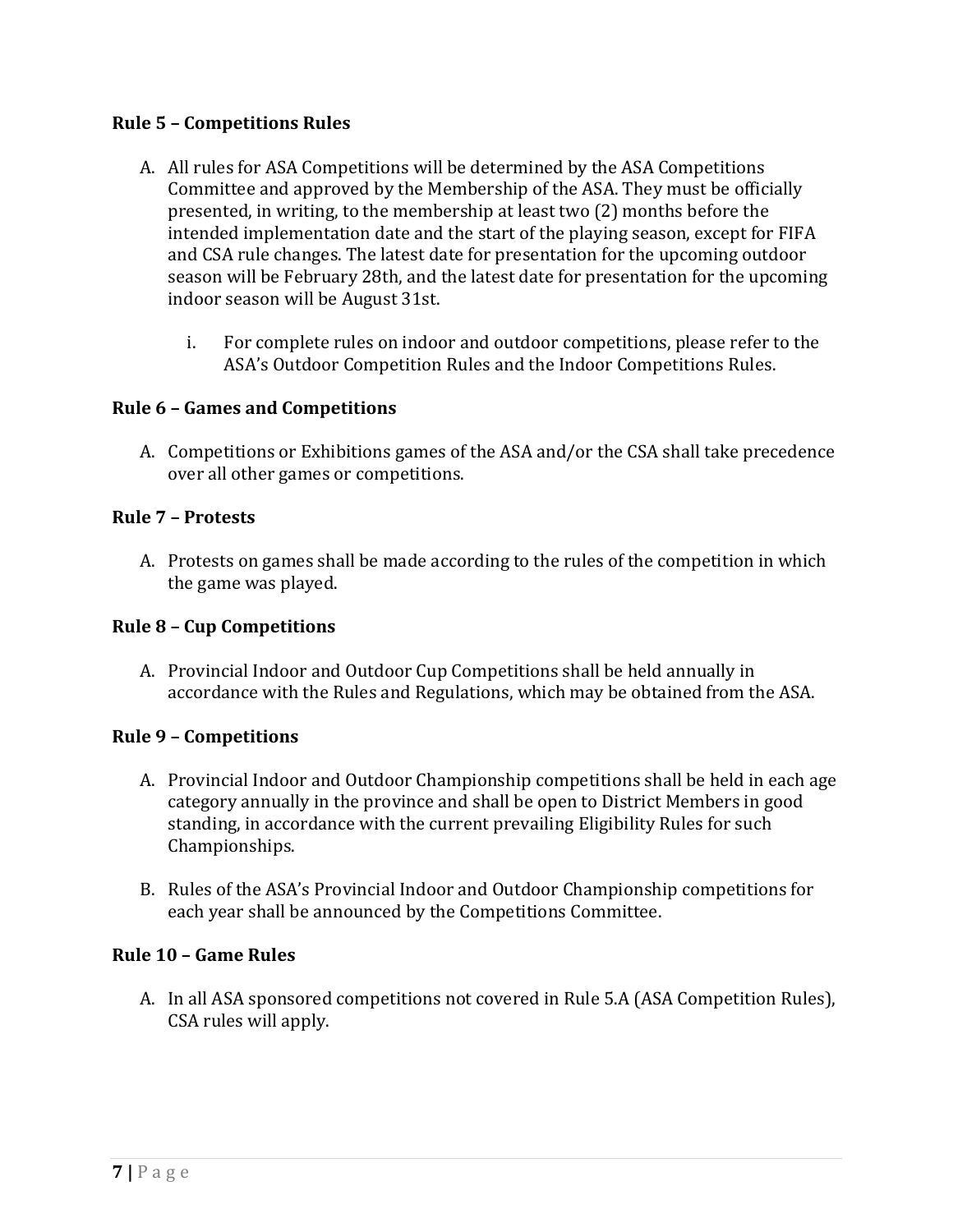#### **Rule 11 – Tournaments**

- A. Tournaments are to be conducted as per ASA Tournament Guidelines, which may be obtained from the ASA and must be sanctioned by the ASA.
- B. No registered Alberta team may participate in any Tournament inside Alberta, unless the tournament is sanctioned. Any deviation will result in disciplinary action being applied to the team.
- C. No registered Alberta team may participate in any Tournament outside of Alberta, unless the tournament is sanctioned by a Sport Governing Body and the team attains prior approval to participate via an ASA Travel Permit Any deviation from the above will result in disciplinary action being applied to the team.
- D. Where an Alberta Team desires to participate in a sanctioned tournament that allows the use of "guest" players, that team who wishes to add players to its tournament roster who are not part of its regular roster, must acquire written permission from the team from whence the guest player (s) will be drawn. In the case of players from outside the District of domicile of the team who wishes to use them for tournament participation, then written permission must also be obtained from the District in which the "guest" player is registered

#### **Rule 12 - General**

- A. All finals played in ASA sponsored competitions shall be played on fields that are marked and have nets and corner flags;
- B. Players playing in ASA sponsored competitions shall be properly dressed at all times, i.e., shirt, shorts, socks and appropriate footwear.
- C. Any Club, District Association or League desiring to arrange an exhibition game involving a team from another National Association shall follow the requirements of the CSA, sending such request through the ASA.
- D. In all games played under the jurisdiction of the ASA, all registered players shall wear numbered shirts. No two (2) players on a team shall wear the same number. No player may change their number during the game without the permission of the referee.
- E. All clubs under the jurisdiction of the ASA shall place their players at the service of the ASA.
- F. Any team (except an AYSL/AMSL team) having four (4) or more players selected to Regional, Provincial or National team duty, may have those affected games postponed, provided that ten (10) calendar days' notice has been given. No appeals for clemency will be entertained. Games affected must not be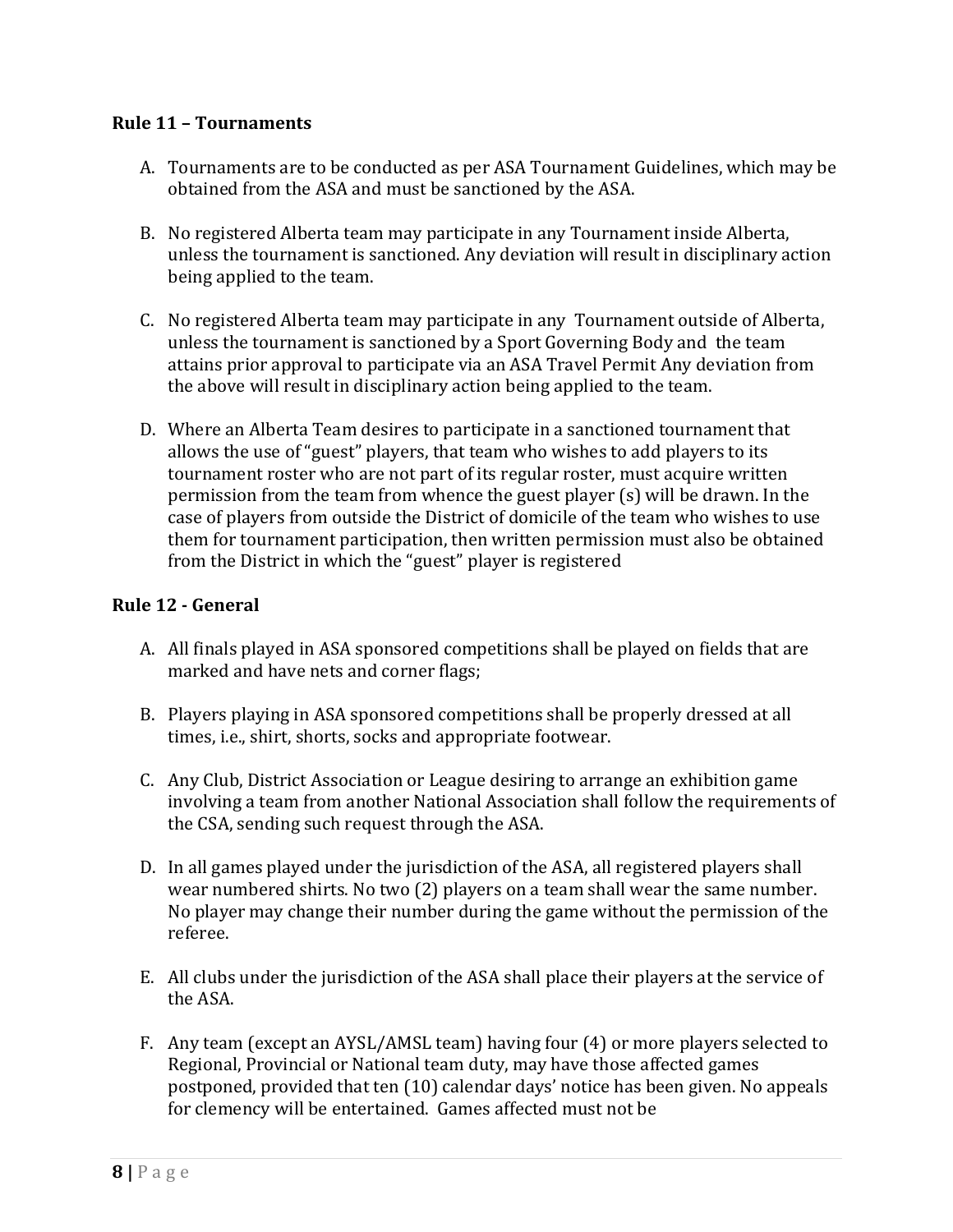scheduled/rescheduled within twenty four (24) hours prior to the departure or twenty (24) hours after the return of the effected player(s).

#### **Rule 13 – Interpretations**

A. Any reference to these Rules and Regulations in the singular shall also be acknowledged to apply to the plural. All questions regarding males shall apply equally to females, and vice-versa.

#### **Rule 14 – University and College**

- A. The Alberta Universities Athletic Association and the Alberta Colleges Athletic Conference are Associate Members of the Association and their soccer teams are therefore subject to CSA and ASA Rules as are all other teams in the Province.
- B. Amateur players registered with Alberta Club teams are able to play with Alberta College or University teams without affecting their Club eligibility and vice versa.

#### . **Rule 15 – Soccer School Instruction**

- A. The ASA shall be the sole authority for the organization and conduct of indoor and outdoor soccer schools within Alberta. From time-to-time, the ASA may enter into cooperative profit- sharing soccer skills instructional programs with members of the ASA.
- B. No member of the ASA may conduct indoor or outdoor soccer skill camps, schools or clinics by whatever name without the written consent of, and in conjunction with, the ASA.
- C. No participant in a program of a member may conduct indoor or outdoor soccer skills instruction unless in the direct employ of the ASA or in the employ of a member engaged in an approved instructional program with the ASA.
- D. The technical content and technical delivery of any part of an indoor or outdoor soccer skills program proposed under Rule 16.A, 16.B or 16.C above are subject to prior written approval of the ASA.
- E. No applicant for ASA sanctioning of a soccer instructional venture will be considered unless such applicant has first received endorsement of their application by the ASA member District for the community in which the proposed instructional venture would be conducted.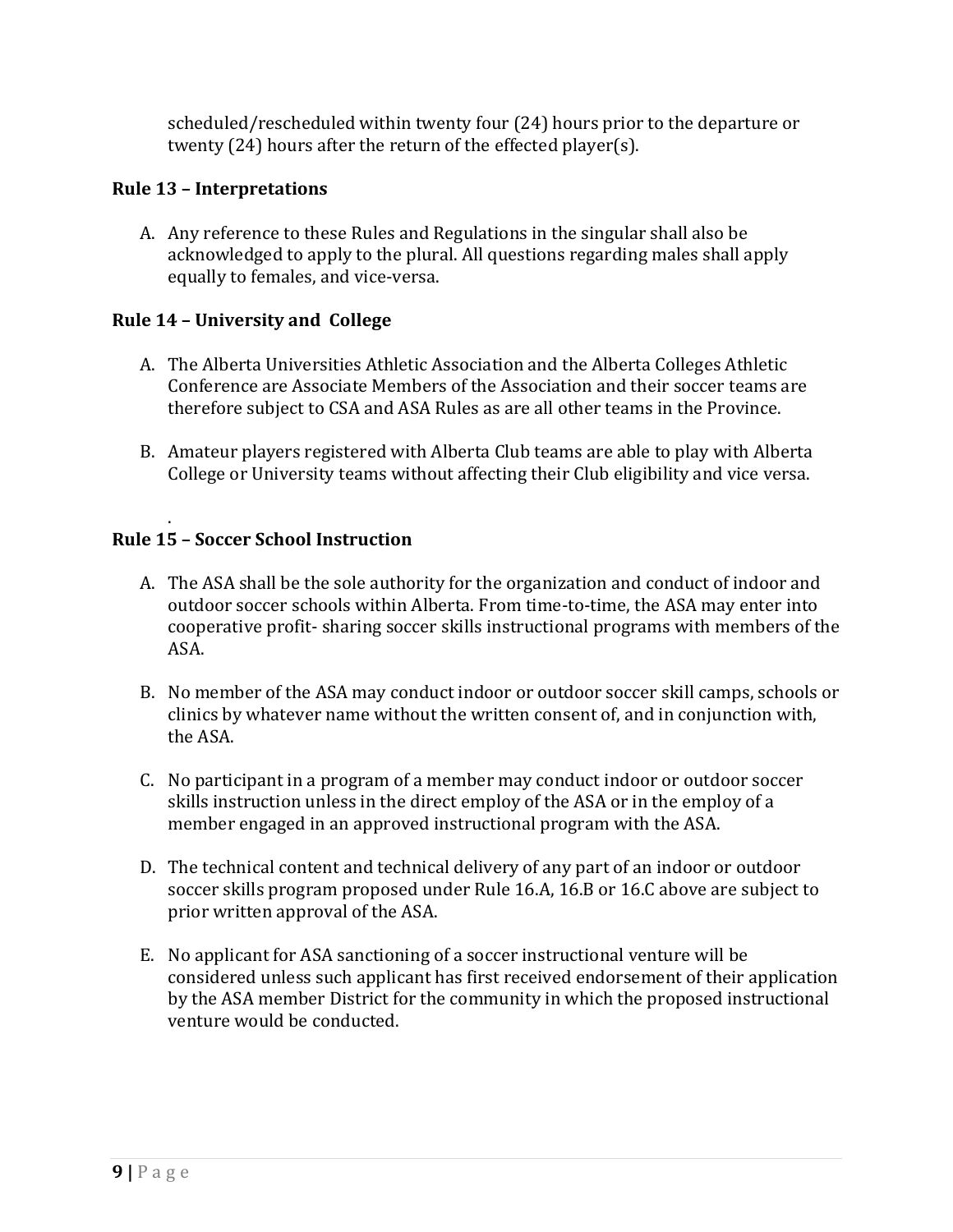#### **Rule 16 – School Soccer (Elementary School, Junior High School, High School)**

- A. The ASA sanctions all soccer in registered schools in the following school boards in the province of Alberta;
	- i. Alberta Public School Boards<br>ii. Alberta Separate School Board
	- ii. Alberta Separate School Boards<br>iii. Alberta Francophone School Boa
	- iii. Alberta Francophone School Boards<br>iv. Alberta Charter School Boards
	- Alberta Charter School Boards
- B. School Soccer will be considered secondary development to Active Member and Associate Member programs.
- C. School Soccer programs must be restricted to the registered students at each individual educational institution.
- D. Registered Game Officials cannot accept School Soccer assignments in lieu of ASA Assignments, Regular Member Assignments or Associate Members Assignments;
	- i. Failure to comply with Rule 16.E can result in disciplinary action against the Game Official involved.
- E. Registered Game Officials with the ASA will be covered by ASA insurance while refereeing School Soccer.
- F. Players and Team Officials are not covered by ASA insurance while participating in School Soccer.
- G. ASA Commercial General Liability, including facilities, does not cover School Soccer.

#### **Rule 17 – Minimum age of Adult (Senior) Soccer Eligibility**

- A. Any youth player must have attained their 16th birthday in order to become eligible to participate in adult league / exhibition games with the following exceptions;
	- i. Participation in the Alberta Major Soccer League (AMSL) which will be open age.
	- ii. Rural Regular Members can apply for exemptions for approval by the Board of Directors.

#### **Rule 18 – Gender Identity and Registration**

A. For the purpose of registration on gender-based amateur teams, a player may register with the gender team with which the player identifies.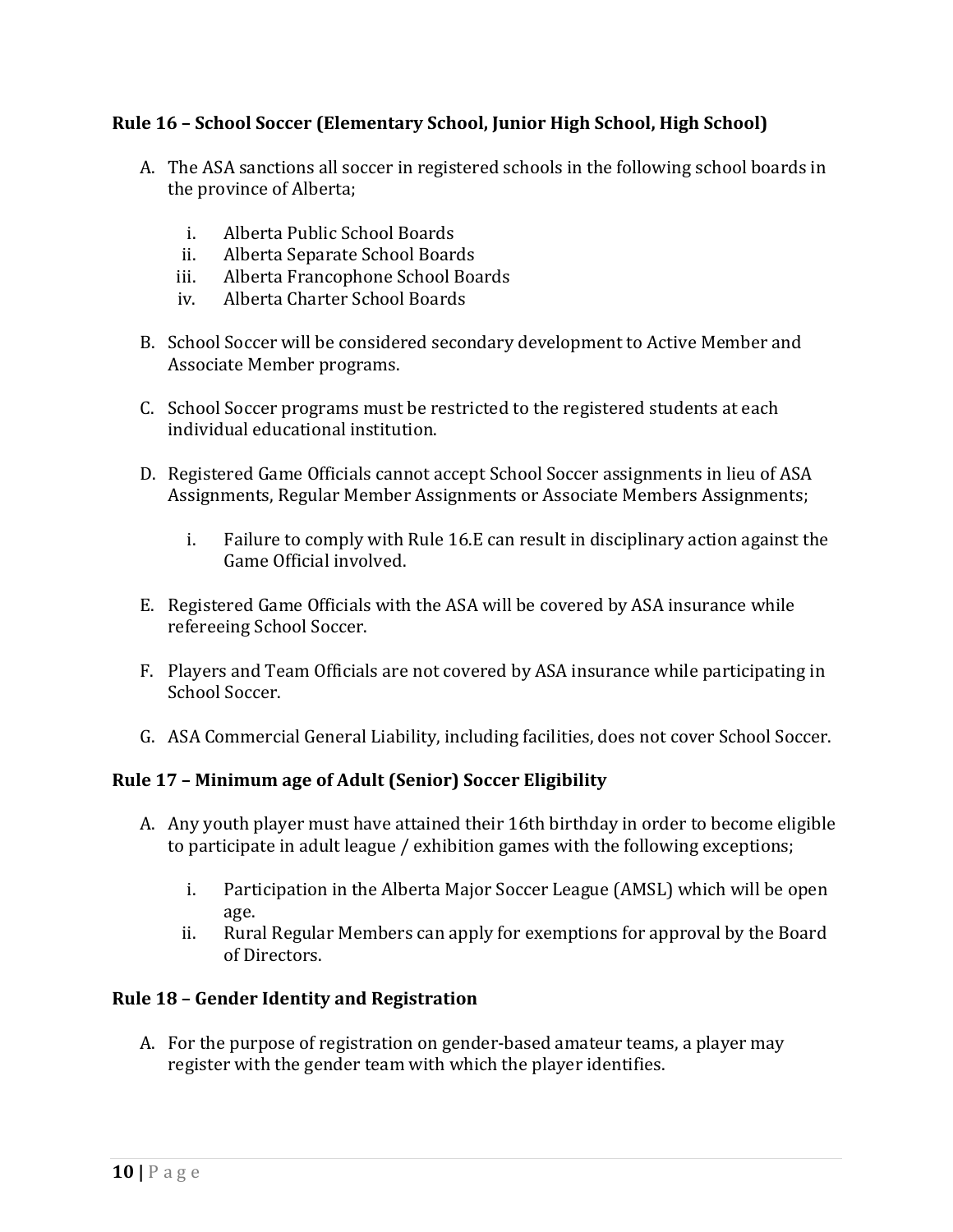i. This policy will not apply where restricted by other governing bodies rules for participation in specific competitions, including but not limited to the CSA and FIFA.

#### **Rule 19 – Non Member Camps and Non Member Academies & Non Member Leagues**

- A. Non Member Camp and Non Member Academy Endorsement
	- i. Non Member Camps and Non Member Academies must be endorsed by a minimum of One (1) Regular Member, operating in the same District Area as the Camp and Academy is operating.
		- a. If a Non Member Camp and Non Member Academy is operating in multiple District Area's the Camp and Academy must be endorsed by a minimum of one (1) Regular Member, responsible for that Age Category, in each of the District Area's in which it operates.
	- ii. Non Member Camp and Non Member Academy Endorsement will be subject to the Non Member Camp and Non Member Academy Endorsement Guidelines as published by the ASA in addition to the following rules;
		- a. Provide supplementary programming to the club and community skill training by;
			- 1. Scheduling around club and community games and practices;
			- 2. Encourage camp and academy players to participate in Regular Member programming by offering information about local programs in registration packages and on academy websites.
		- b. Register all players with the Regular Member who endorsed the program and pay associated fees, including Regular Member, ASA and CSA fees for any non-registered players.
		- c. Must not promote one Regular Member, Club or Community over another
		- d. Endorsed camps and academies must meet the SQS standards by May 1, 2023 to operate after such date.
	- iii. Non Member Camps and Non Member Academies who are in full compliance with the Rules & Regulations on Non Member Camps and Non Member Academies and the Non Member Camp and Non Member Academy Endorsement Guidelines, according to Alberta Soccer, cannot be unfairly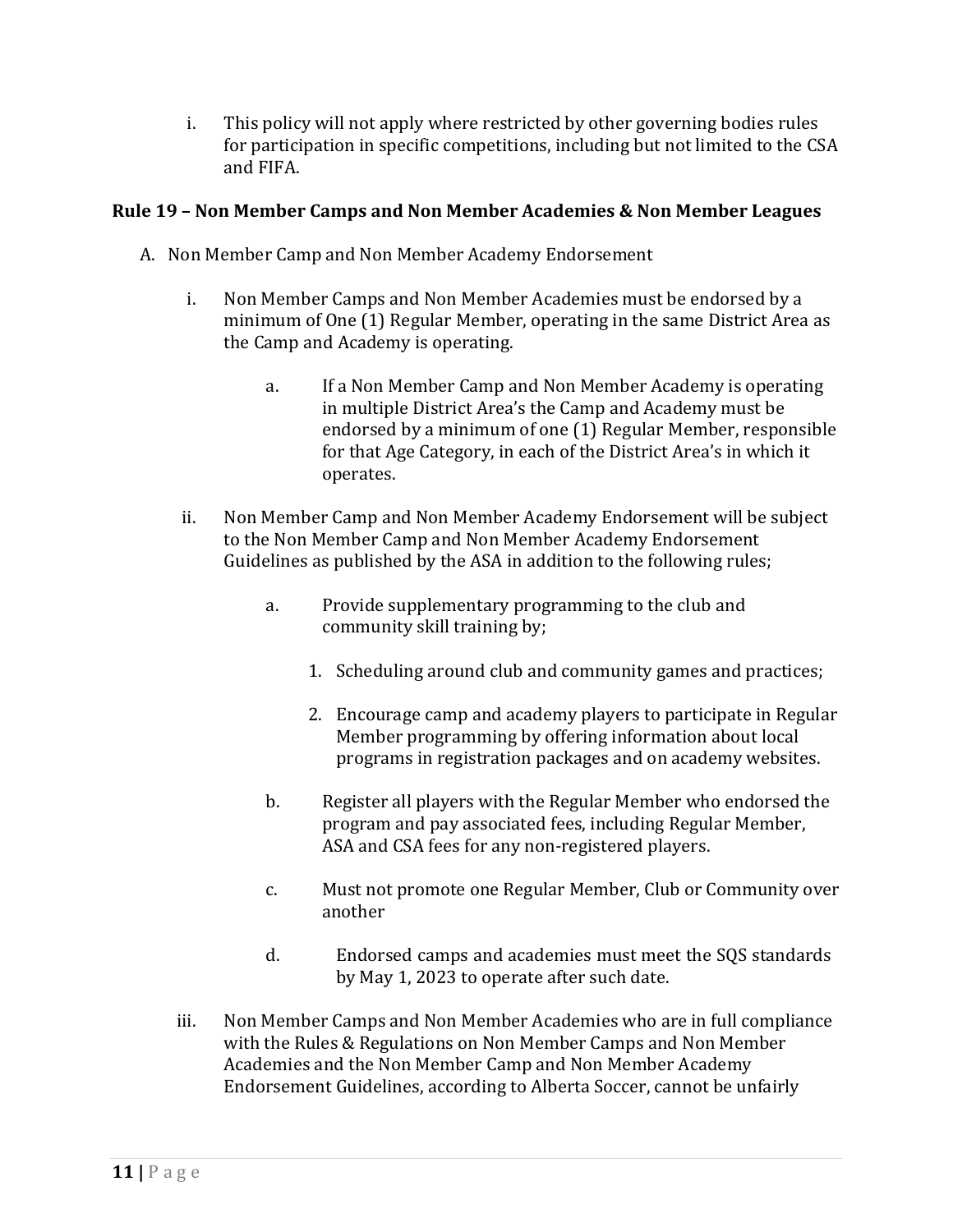denied endorsement by a Regular Member and decisions to not endorse can be appealed to the ASA Discipline Committee

- B. Un-registered and/or un-sanctioned Academies and Camps & Leagues
	- i. The ASA will not provide any services to unregistered or unsanctioned leagues, camps, academies or other unregistered entities unless approved by the Alberta Soccer Association.
	- ii. Un-sanctioned academies, camps and leagues are not covered by ASA Insurance.
	- iii. No Regular Member or Associate Member of the ASA will provide any services or sublet contracted field time where ASA has provided a certificate of coinsurance to leagues, camps, academies or other entities who do not register all their players or sanction their programs.
	- iv. No individual, who is the age of majority, who is registered as a player, coach, team manager, Board Member or is employed, with a Member of the ASA (or otherwise falls under the discipline authority of the ASA or a Member) at the time of violation of this clause, can be involved in the organizing, administration or governance structure of an unregistered and/or unsanctioned academy, league or camp. Being involved in "organizing, administration or governance structure" means that an individual is a coach, team manager, board member, director or shareholder of that unregistered and/or unsanctioned academy, league or camp.
	- v. Duty to Report
		- a. Any person may report a breach of Rule 19.B.iii and must do so in writing on the form provided by ASA.
			- 1. Any reported breach must identify and submit evidence to ASA of the individuals that have breached Rule 19.B.iii.
		- b. The ASA will not start the process of Investigation, Warning and Suspension from Access to Services without evidence being included in the complaint.
		- c. It is an offense for a Regular Member to register an individual who has been identified to them, in writing by ASA, to be in breach of Rule 19.B.iii.
		- d. It is an offense for any Member to, knowingly, withhold reporting information that would be evidence of a breach of Rule 19.B.iii.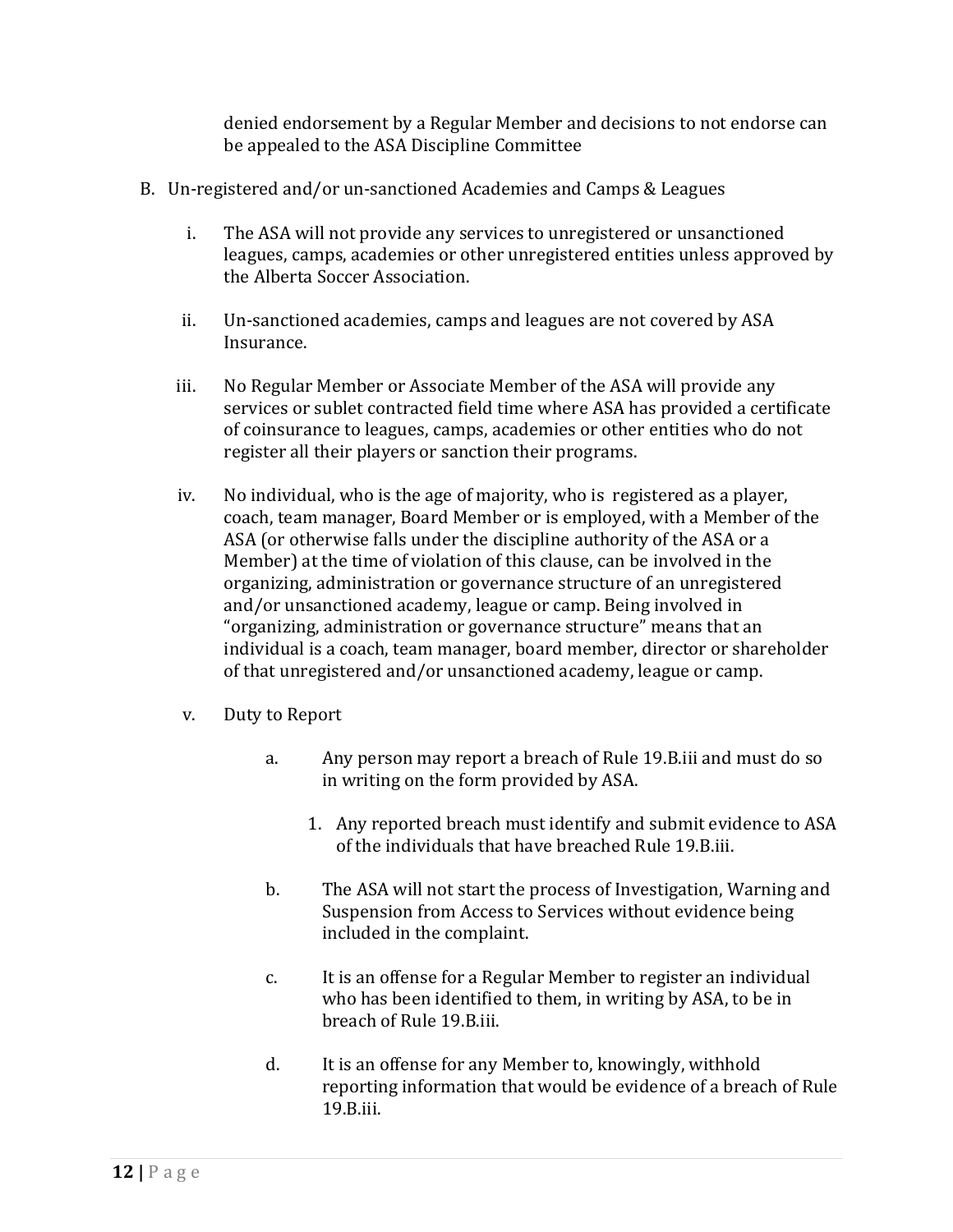1. If a member comes to know of a breach affecting another member they are responsible for informing the affected member.

#### vi. Investigation

- a. ASA has fourteen (14) days, at maximum, to confirm the content of the complaint before a warning is issued.
- b. All ASA Members that are known to be potentially impacted by the breach of Rule 19.B.iii will be notified during the investigation period.
- c. If at anytime before the Warning time period or Suspension process, including a hearing, is completed the process can be paused to allow for alternative methods of resolution, including but not exclusive to;
	- 1. Open Membership application process begins with a Regular Member or ASA (if applicable).
	- 2. Alternative Dispute Resolution process agreed to by one of the affected Regular Members and the respondent.

#### vii. Warning

a. Upon receipt of the required evidence of a breach of Rule 19.B.iii, ASA will issue a written warning to the individual, notifying them to cease and desist any behaviour and actions causing the breach within fourteen (14) days of notice.

#### viii. Suspended from Access to Services

- a. Individuals that fail to provide sufficient proof to ASA that they have stopped the behaviour and actions causing the breach, will be sent a second written notice ("Final Notice") advising the individual that they will be Suspended from Access to Services within 30 days of receipt of the notice unless they file a written letter of appeal, without fee, to the ASA Discipline Committee.
	- 1. A copy of the process to file an appeal, along with the name and number of an ASA individual that can answer questions, will be included with the Final Notice.
- b. Suspension of Access to Service will not be put into effect unless the 30-day appeal period has expired without a letter of appeal